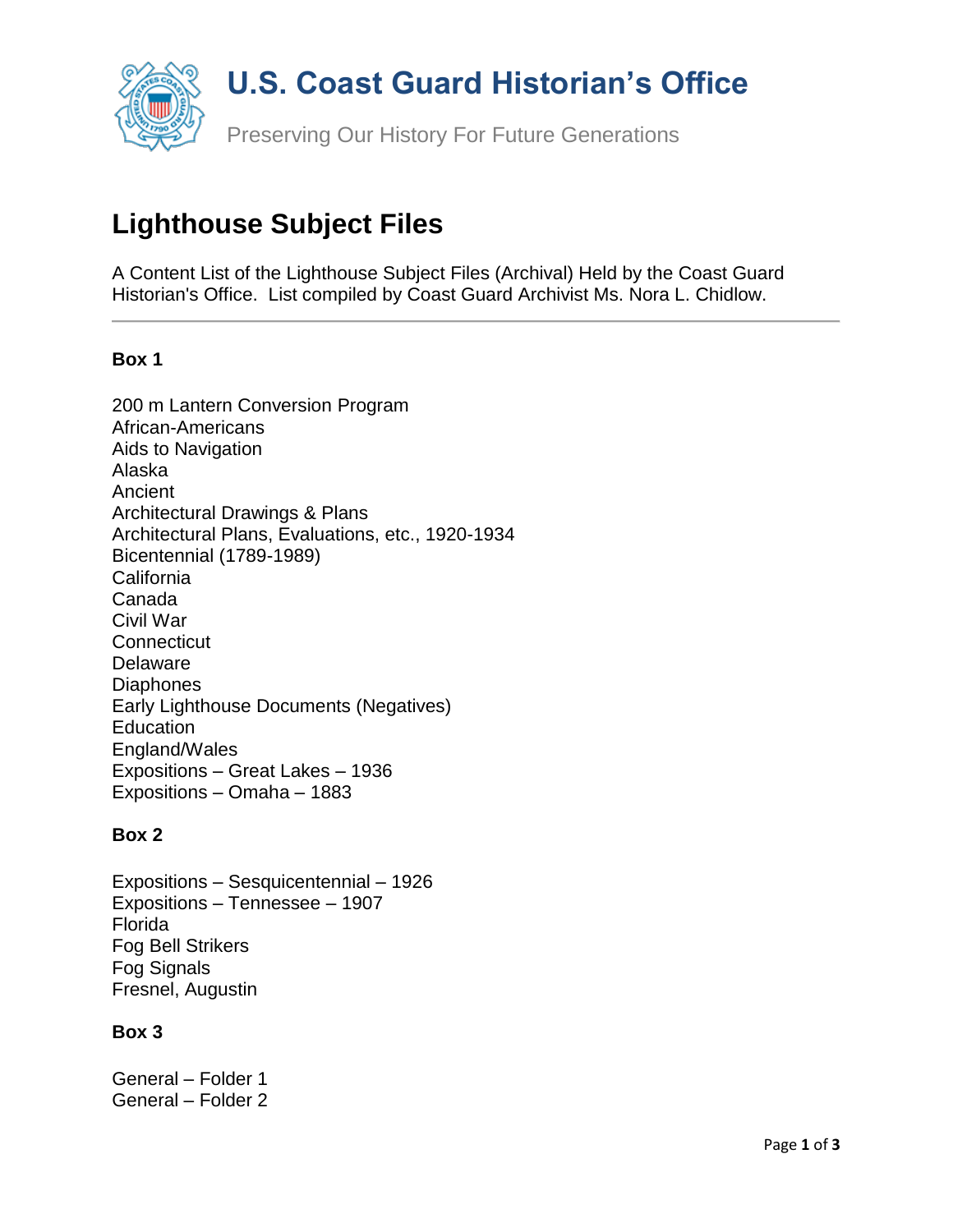

# **U.S. Coast Guard Historian's Office**

Preserving Our History For Future Generations

Great Lakes Historical Society Hawaii Holophotal System **Hostels Interiors** International Lighthouse Conference – 1960 Keepers

## **Box 4**

Keepers – Harris, Benjamin L. Keepers – Putnam, George Keepers – Women **Legislation** Lenses Lenses – Blueprints Lenses – Photographs

### **Box 5**

Lenses – Specs First Order Lens/Lantern: Design of 1900 Lenses – Specs Second Order Lens/Lantern: Design of 1903 Lenses – Specs Third Order Lens/Lantern: Design of 1898 Lenses – Specs 4th, 5th, 6th Order Lens/Lantern: Design of 1898 Lighthouse Automation and Modernization Program (LAMP) Lighthouse Boards Lighthouse Boards – Annual Reports Lighthouse Service – General Lighthouse Service Bulletin Lighthouse Service Consolidation with USCG – 1939 Lighthouse Service Inventory – Troll Collection Lightning Rods & Protection **Lists** 

### **Box 6**

Maine Maps/Drawings Maryland **Massachusetts** Michigan